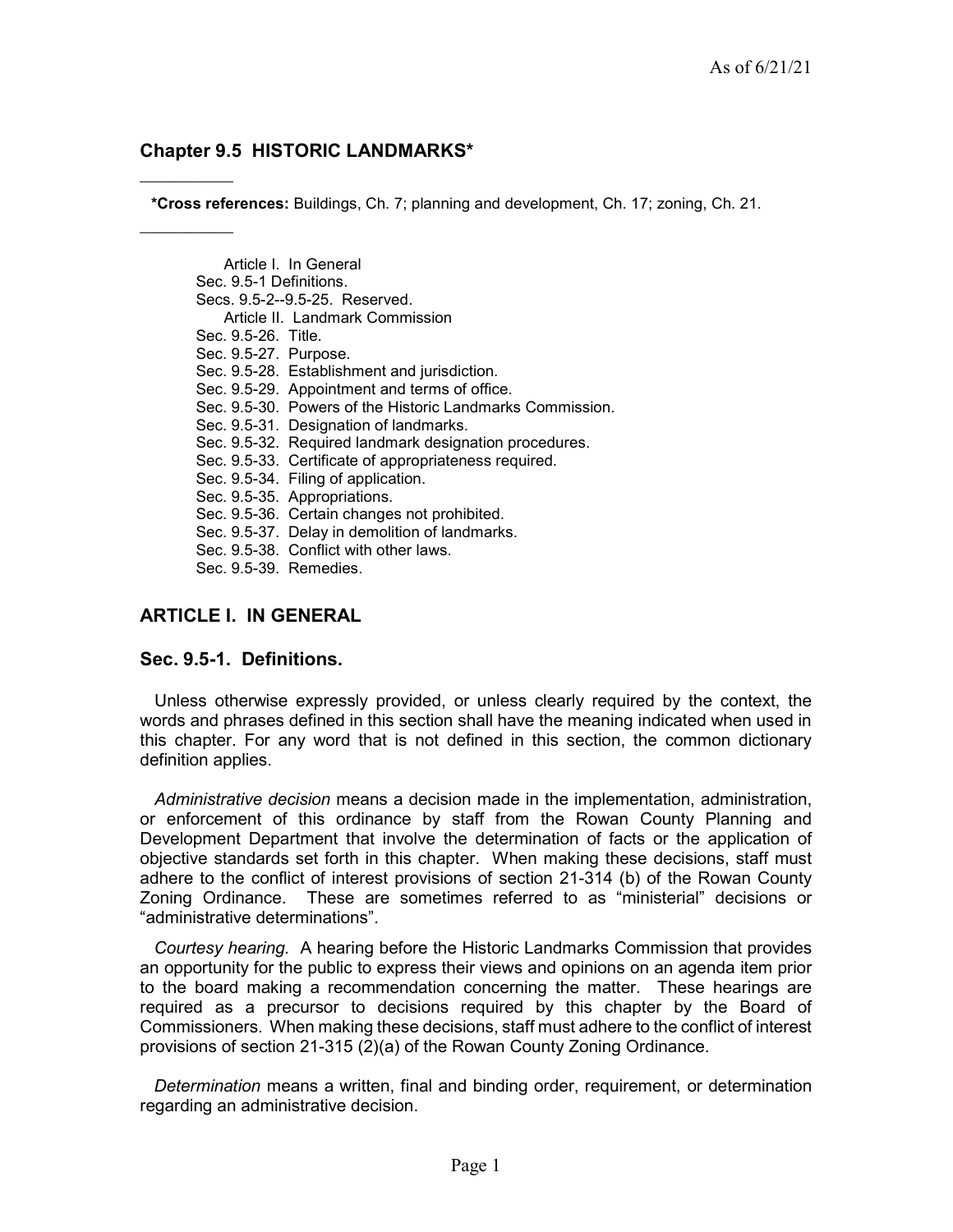Development approval means an administrative or quasi-judicial approval made pursuant to this chapter that is written and required prior to commencing development or undertaking a specific activity, project, or development proposal. The term also includes all other regulatory approvals required by this chapter.

Discontinue means to stop or cease the use of a property.

Legislative decision means the adoption, amendment, or repeal of a development regulation.

Public hearing means, for the purposes of this chapter, a hearing conducted by the Board of Commissioners to solicit public comment and consider appropriate criteria identified in this chapter prior to making decisions required herein.

Minor work means activities which do not impair the integrity of the property, historical significance, or involve the following unless specifically referenced in the historic designation: alterations in the design, material, or appearance of a structure or appurtenant feature; additions to a structure; removal of a structure; or interior change. Additionally, minor work includes routine maintenance to structures, appurtenances, and grounds within the designation area intended to keep the property in good condition.

Major work means any activity that does not qualify as minor work.

Quasi-judicial decision means a decision involving the findings of fact regarding a specific application of development regulation and that requires the exercise of discretion when applying the regulation standards made during a quasi-judicial hearing.

Quasi-judicial hearing means a hearing to gather competent, material, and substantial evidence in order to make a quasi-judicial decision. Quasi-judicial hearings are also referred to as evidentiary hearings.

"Written" or "in writing" means written communication, including by electronic mail, executed by a staff member to document a determination, order, interpretation, notification, or other purpose identified by this chapter. Unless specified otherwise, in the absence of evidence to the contrary, delivery by first class mail shall be deemed received on the third business day following deposit of the item with the United States Postal Service and delivery by electronic mail shall be deemed received on the date sent.

Secs. 9.5-2--9.5-25. Reserved.

## ARTICLE II. LANDMARK COMMISSION

### Sec. 9.5-26. Title.

This article shall be known and may be cited as the Historic Landmarks Ordinance of Rowan County.

(Ord. of 3-18-02(1))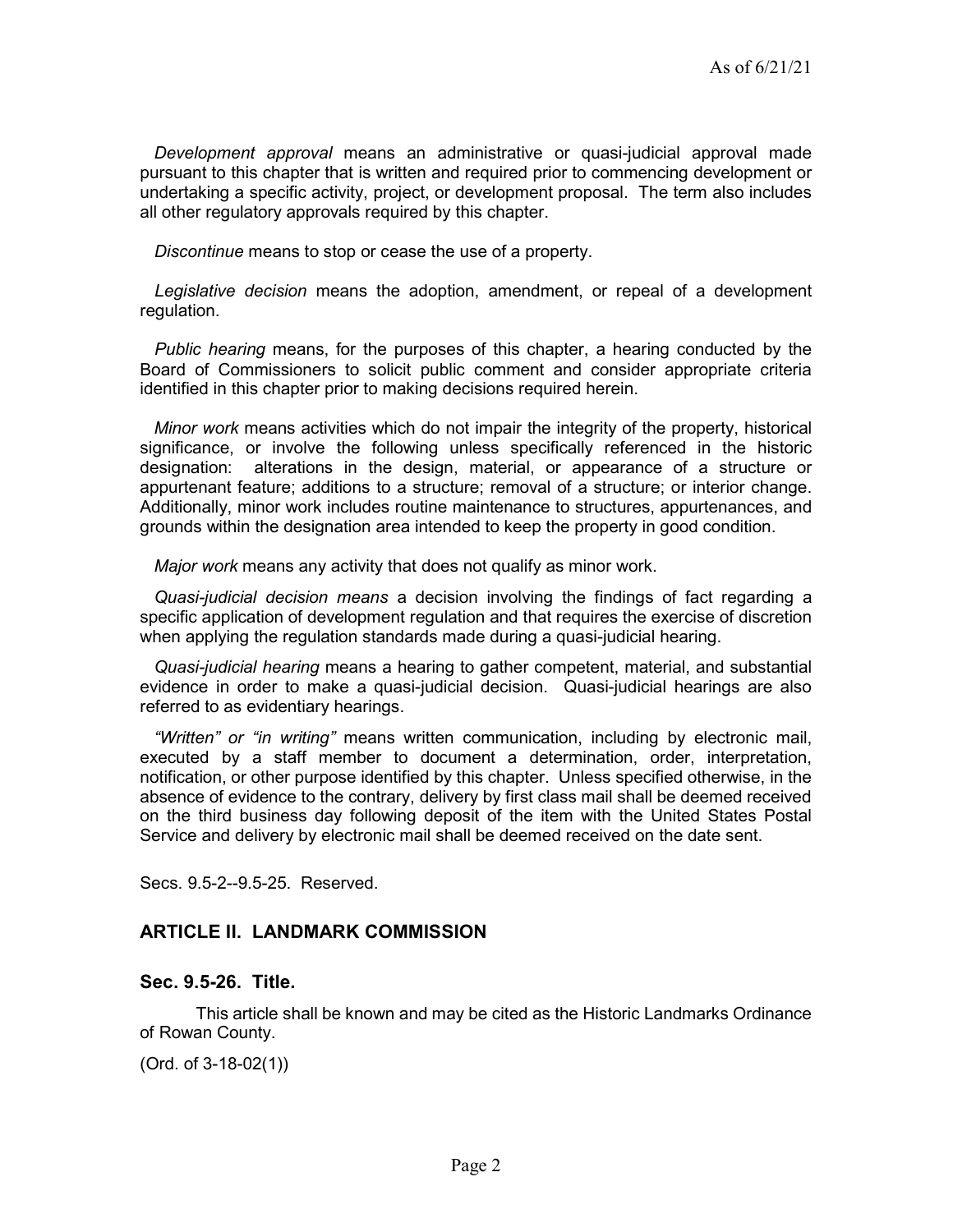## Sec. 9.5-27. Purpose.

The purposes and objectives for which this article is adopted include the following:

- (1) To enhance the environmental and aesthetic quality of neighborhoods, as well as in the rural areas of the county.
- (2) To strengthen the economic base by the stimulation of the tourist industry.
- (3) To establish and improve property values by generating an improved appearance in older, transitional areas.

(Ord. of 3-18-02(1))

# Sec. 9.5-28. Establishment and jurisdiction.

There is hereby established under the authority of G.S. Ch. 160D, Art. 9, pt. 4, a commission to be known as the historic landmarks commission of the county (hereinafter, "commission"), whose jurisdiction shall include all unincorporated areas of the county excluding all municipalities and their extra territorial jurisdiction as applicable.

(Ord. of 3-18-02(1); Amend. of 7-16-07(1))

# Sec. 9.5-29. Appointment and terms of office.

- (a) The commission shall consist of seven (7) members appointed by the board of county commissioners. All members shall reside within the planning and zoning jurisdiction of the county. In addition, a majority of those members shall be qualified through demonstration of special interest, experience, education in history, architecture, archaeology, or other related fields.
- (b) Commission members shall be appointed for three-year staggered terms, but members may continue to serve until their successors have been appointed. All terms of office shall end on the 31st day of December of the year. Any terms not ending on December 31st shall be extended to December 31st of that year upon adoption of the ordinance from which this article derives. Initially, three (3) members shall be appointed for three-year terms, three (3) members shall be appointed for two-year terms, and one (1) member shall be appointed for a oneyear term. Current members who have three-year, two-year, or one-year terms remaining shall continue to serve with additional members being appointed to establish the staggered terms of the landmarks commission membership. Vacancies may be filled for the unexpired term only.
- (c) Members may be appointed to only two (2) successive terms.
- (d) Landmarks commission members shall be removed by the county commissioners at any time for failure to attend thirty (30) percent or more of the meetings within any twelve-month period, or for any other good cause related to performance of duties.
- (e) If a commission member moves outside the county, that shall constitute a resignation from the landmarks commission, effective upon the date a replacement is appointed by the county commissioners.
- (f) Prior to performing duties referenced in section 9.5-30, new and reappointed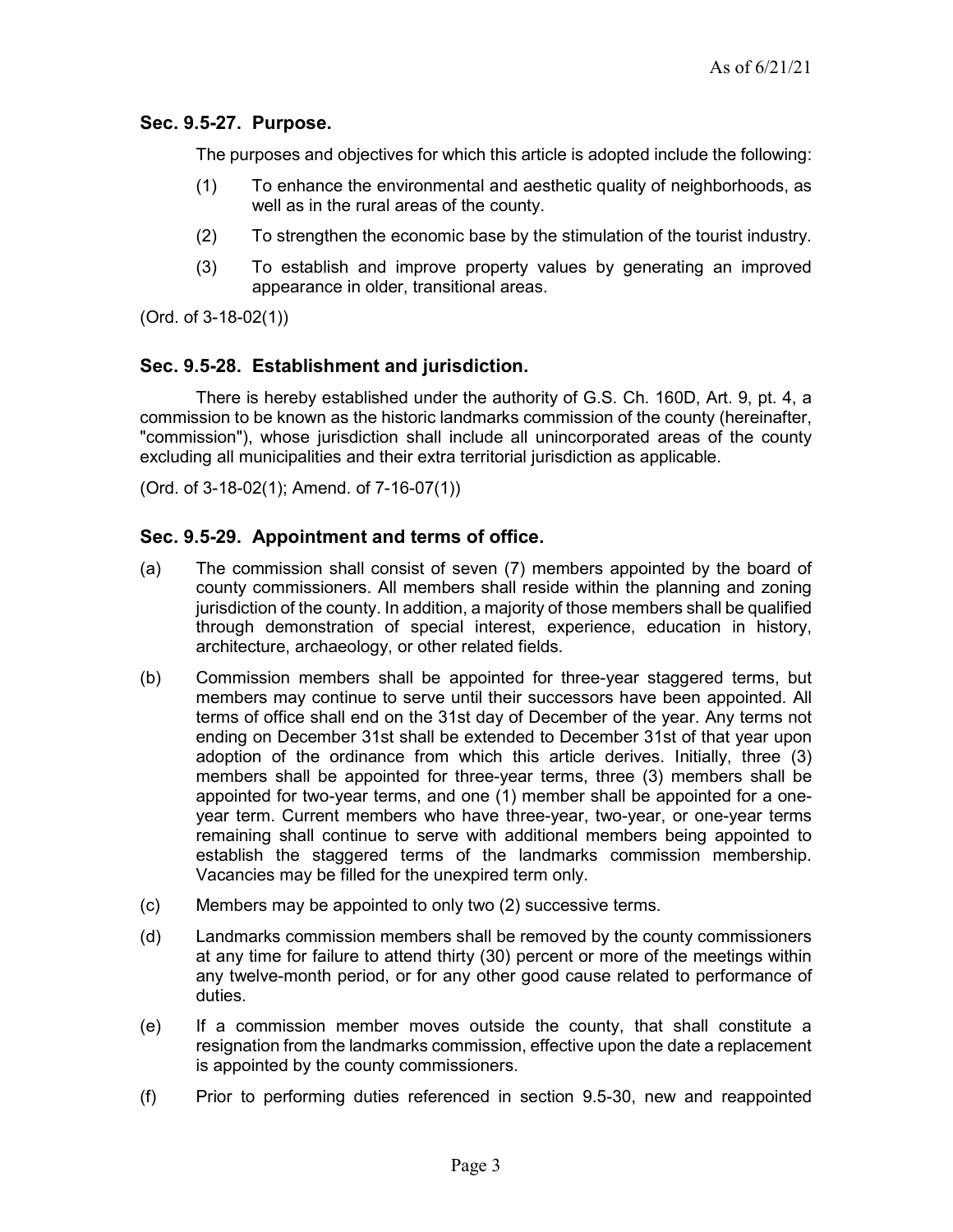members shall take an oath of office referenced in G.S. 11-7 and 153A-026.

(Ord. of 3-18-02(1); Amend. of 7-16-07(1))

### Sec. 9.5-30. Powers of the Historic Landmarks Commission.

The commission shall be authorized to exercise the following within its jurisdiction:

- (1) Conduct an inventory of properties having historical, prehistorical, architectural and/or cultural significance.
- (2) Make recommendations to the county commissioner's regarding structures, sites, areas, or objects to be designated by ordinance as "historic landmarks".
- (3) Acquire the fee or any lesser included interest, including options to purchase, to any such properties designated as landmarks, to hold, manage, preserve, restore and improve such properties, and to exchange or dispose of the property by public or private sale, lease or otherwise, subject to covenants or other legally binding restrictions that will secure appropriate rights of public access and promote the preservation of the property.
- (4) Restore, preserve and operate historic landmarks.
- (5) Recommend to the county commissioners that the designation of any locally adopted historic landmark be revoked or removed.
- (6) Prepare and recommend the official adoption of a preservation element.
- (7) Within the limits of funds appropriated to it, given to it, or otherwise made available to it, appoint such employees and engage such consultants as it may desire and acquire property and materials for its use and incur other necessary expenses.
- (8) Cooperate with the state, federal, and local governments in pursuance of the purposes of this article; to offer or request assistance, aid, guidance or advice concerning matters within its jurisdiction or of mutual interest. The commission, where authorized by the county commissioners, may contract with the state or federal government, or any agency of either, or with any other organization provided the terms are not inconsistent with state or federal law.
- (9) Members, employees, or agents may enter, solely in performance of their official duty, upon private lands or structures for examination or survey thereof only upon receiving the express written consent from the owner(s).
- (10) Review and act upon proposals for the alteration or demolition of designated landmarks pursuant to this article.
- (11) Negotiate at any time with the owner of a building, site, structure, area or object for its acquisition or preservation when such action is reasonable, necessary or appropriate.
- (12) Conduct an educational program regarding historic landmarks within its jurisdiction.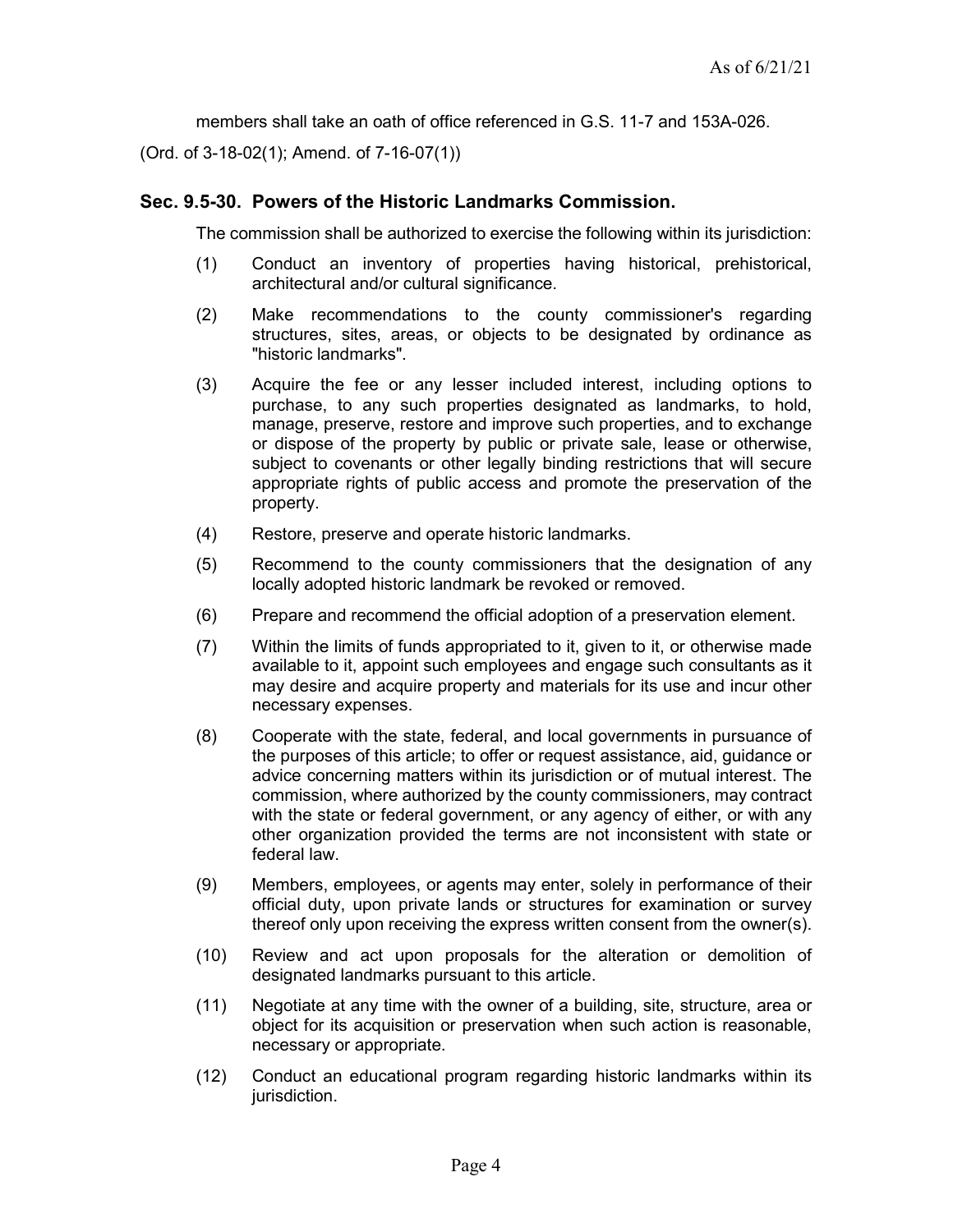(13) Perform any other duties, which may lawfully be assigned to it.

(Ord. of 3-18-02(1); Amend. of 7-16-07(1))

### Sec. 9.5-31. Designation of landmarks.

Upon compliance with the landmark designation procedures as set forth in this article, the county commissioners may adopt and amend or repeal an ordinance designating one (1) or more historic landmarks. No property shall be recommended for designation as a landmark unless written consent from the property owner(s) is obtained and it is deemed and found by the landmarks commission to be of special significance in terms of its historical, prehistorical, architectural or cultural importance and to possess integrity of design, setting, workmanship, materials, character and/or association.

The ordinance shall describe each property designated in the ordinance, the name(s) of the owner(s) of the property, those elements of the property that are integral to its historic significance, including the land areas of the property so designated and any other information deemed necessary by the county commissioners. For each designated landmark, the ordinance shall require that the waiting period set forth in section 9.5-37 be observed prior to its demolition. In addition, for each designated landmark, the ordinance may also provide for a suitable sign on the property indicating that the property has been so designated. If the owner consents, the sign shall be placed upon the property.

(Ord. of 3-18-02(1))

### Sec. 9.5-32. Required landmark designation procedures.

As a guide for the identification and evaluation of landmarks, the commission shall catalog and inventory all properties of historical, architectural, prehistorical, or cultural significance within its jurisdiction. Such inventories and any additions or revisions shall be submitted to the division of archives and history.

No ordinance designating a historic building, site, structure, or area, as a landmark nor any amendment thereto may be adopted, nor may any property be accepted or acquired by the commission or county commissioners until all of the following procedural steps have been taken:

- (1) The landmarks commission shall amend and adopt rules of procedure and principles and standards for altering, restoring, moving or demolishing structures designated as landmarks.
- (2) The landmarks commission shall only make or cause to be made an investigation and report on the historic, architectural, prehistorical, educational or cultural significance of each building, structure, site area or object proposed for designation or acquisition with written consent of property owner(s). Such investigation or report shall be forwarded to the division of archives and history, state department of cultural resources.
- (3) The department of cultural resources, acting through the state historic preservation officer, shall upon request of the department or at the initiative of the landmarks commission, be given an opportunity to review and comment upon the substance and effect of the designation of any landmark pursuant to this article. Any comments shall be provided in writing. If the department does not submit its comments or recommendations in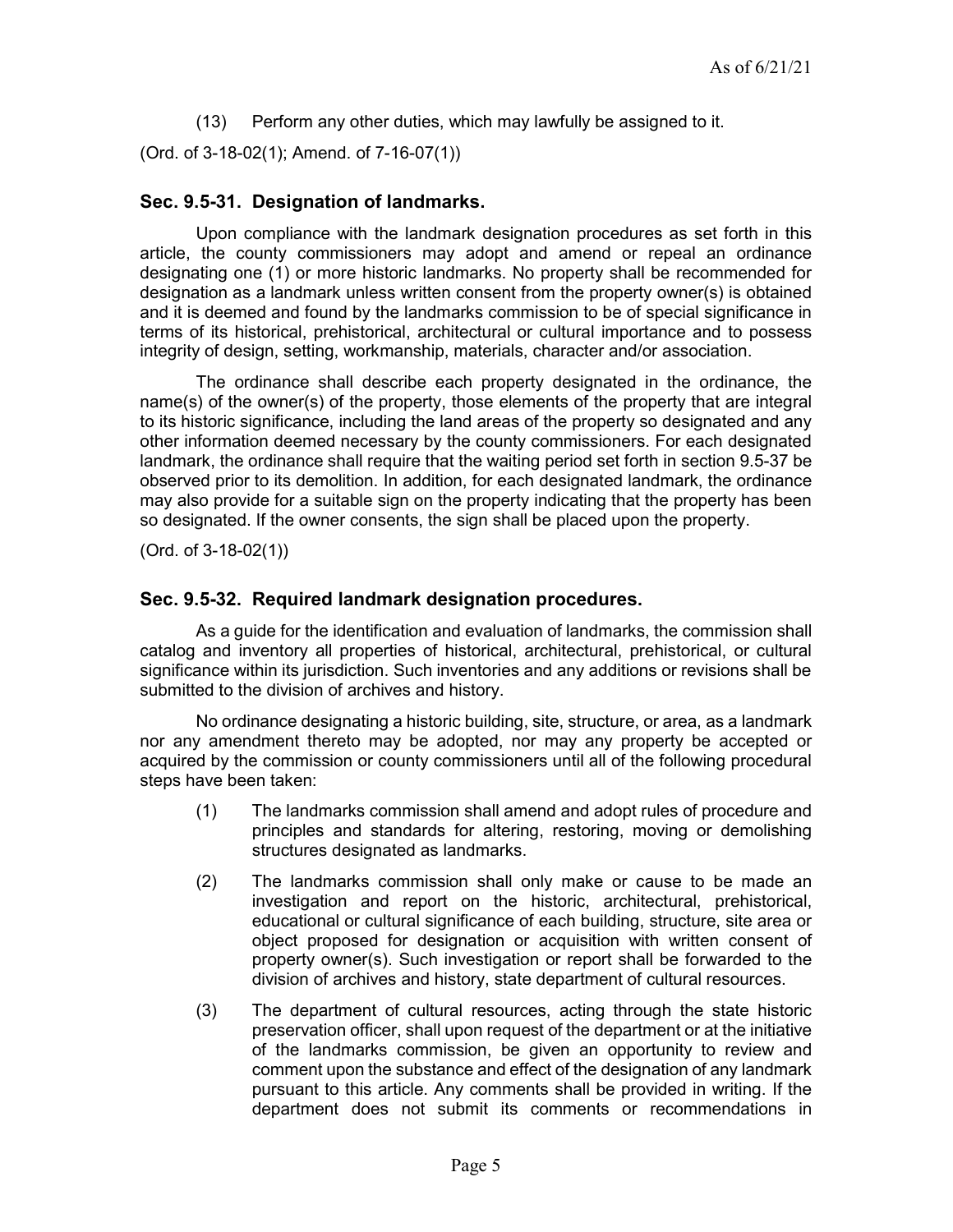connection with any designation within thirty (30) days following receipt by the department of investigation and report of the commission, the commission and county commissioners shall be relieved of any responsibility to consider such comments.

- (4) Proposed ordinance designations require initial consideration and recommendation by the landmarks commission during a courtesy hearing followed by a public hearing by the county commissioners to receive public comment regarding the ordinance consistent with procedures specified in 21-315 (1)(b)(c) and (2)(a) of the Rowan County Zoning Ordinance.
- (5) Following the public hearing, the county commissioners may adopt the ordinance as proposed, adopt the ordinance with any amendments it deems necessary, or reject the proposed ordinance.
- (6) Upon adoption of the ordinance, the owner(s) and occupant(s) of each designated landmark shall be given written notification of the designation within twenty-one (21) days after the public hearing. One (1) copy of the ordinance and all amendments thereto shall be filed by the landmarks commission with county register of deeds. Each designated landmark shall be indexed according to the property owner(s) name in the grantee and grantor indexes of the register of deeds, and the commission shall pay the fee for filing and indexing. All designated landmarks shall be clearly indicated on all applicable tax maps maintained by the county for such period as the designation remains in effect. A copy of the ordinance shall be given to the director of the Rowan County Building Inspections Department.
- (7) Upon adoption of the ordinance or subsequent amendments thereto, it shall be the duty of the commission to provide notice to the county tax assessor. The designation and any recorded restrictions upon the landmark limiting its use for preservation purposes shall be considered by the tax supervisor in appraising it for tax purposes.

(Ord. of 3-18-02(1))

## Sec. 9.5-33. Certificate of appropriateness (COA) required.

(a) Upon designation of a landmark, no exterior portion of any building or other structure (to include masonry walls, fences, light fixtures, steps, pavement, or other appurtenant features), nor above-ground utility structure nor any type of outdoor advertising sign shall be erected, altered, restored, moved, or demolished on such a landmark until after an application for a certificate of appropriateness (COA) as to exterior features has been submitted to and approved by the landmarks commission or planning staff. The county shall require such a certificate prior to the issuance of a building permit or altering, moving, or demolishing structures, which certificate may be issued subject to reasonable conditions necessary to carry out the purposes of this article. A certificate of appropriateness shall be required whether or not a building or other permit is required.

For purposes of this article, "exterior features" shall include the architectural style, general design, and general arrangement of the exterior of a building or other structure, including the kind and texture of the building material, the size and scale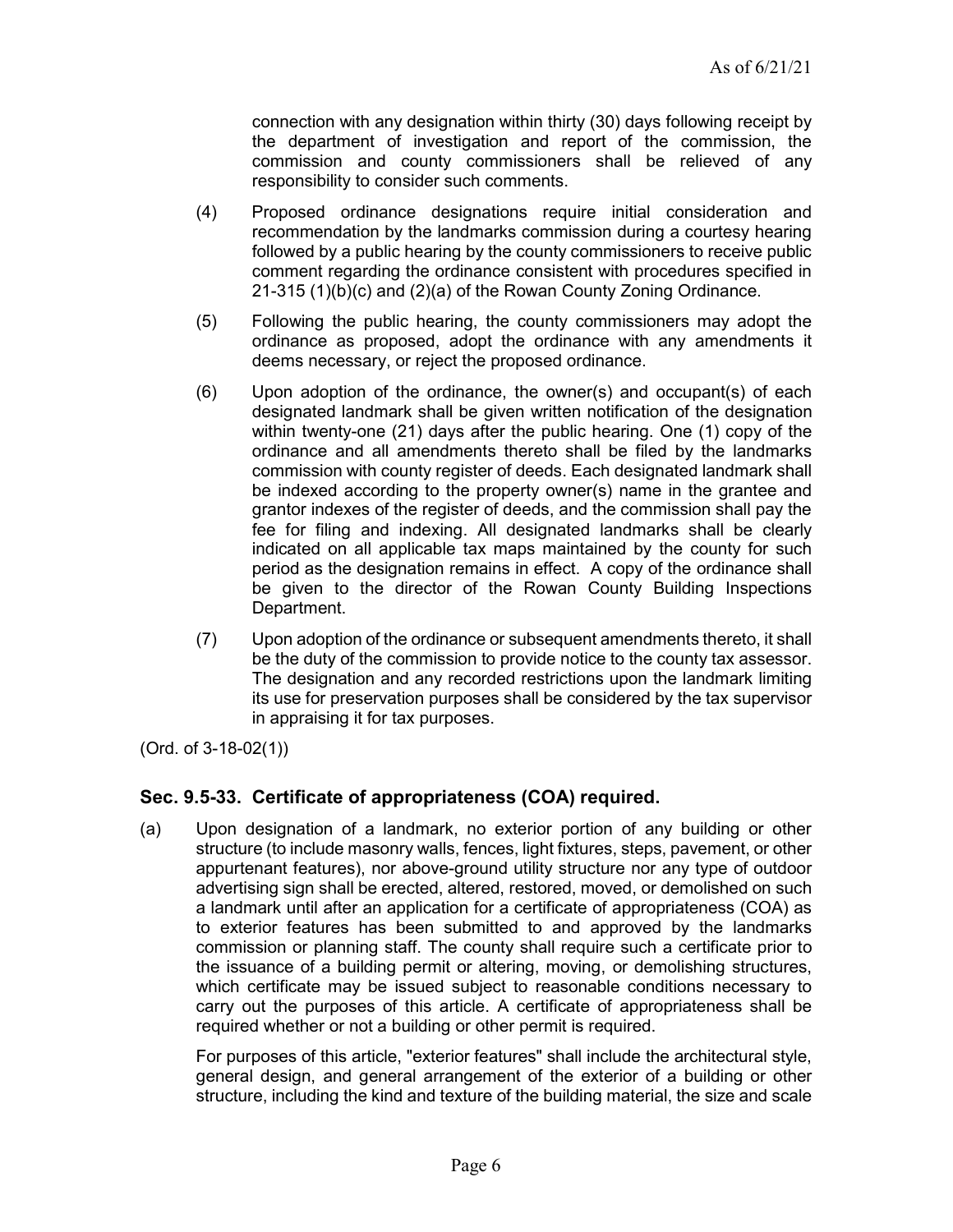of the building the type and style of all windows, doors, light fixtures, signs and other appurtenant fixtures. In the case of outdoor advertising signs, "exterior features" may, in the discretion of the county commissioners as part of the landmark designation process, include historic signs, color, and significant landscape, archaeological and natural features of the area.

Requests for COAs shall be submitted in accordance with the below options:

- 1. Minor work. A COA for minor work consistent with the definition in section 9.5-1 and the standards herein may be reviewed and approved administratively in accordance with adopted design standards. Development approval remains valid provided that such activity is commenced within one (1) year of the date of issuance but expires if the work or activity is discontinued for a period of one (1) year after work has commenced. Staff has the discretion to refer a COA request for minor work to the commission to be reviewed as major work. No application for a COA may be denied by staff without formal action by the commission. The following list contains examples of minor work:
	- Repainting using the same color
	- In-kind replacement of glass
	- Repointing and other masonry repairs matching existing materials
	- In-kind roof covering replacement
	- Foundation repairs including vents and access doors
	- Repairs to walkways, patios, fences, and driveways to match the original
	- In-kind replacement of small amounts of deteriorated siding, trim, porch flooring, stairs, landings, and steps totaling less than 25 percent of the overall sq. ft.
	- Installation of storm windows and full view storm doors with trim color being either white or matching house
	- Replacement of mechanical or electrical equipment, antennas, and satellite dishes in same location
	- Installation of gutters and downspouts where the color matches the house trim
	- Alteration, installation, or removal of exterior light fixtures
	- Side or rear yard fences and walls
	- Landscaping side and rear yards
	- Pruning vegetation and removal of trees
	- Alteration of accessory structure with no footprint expansion
	- Removal of deteriorated accessory buildings not original to the site
	- New accessory structure totaling 150 sq.ft. or less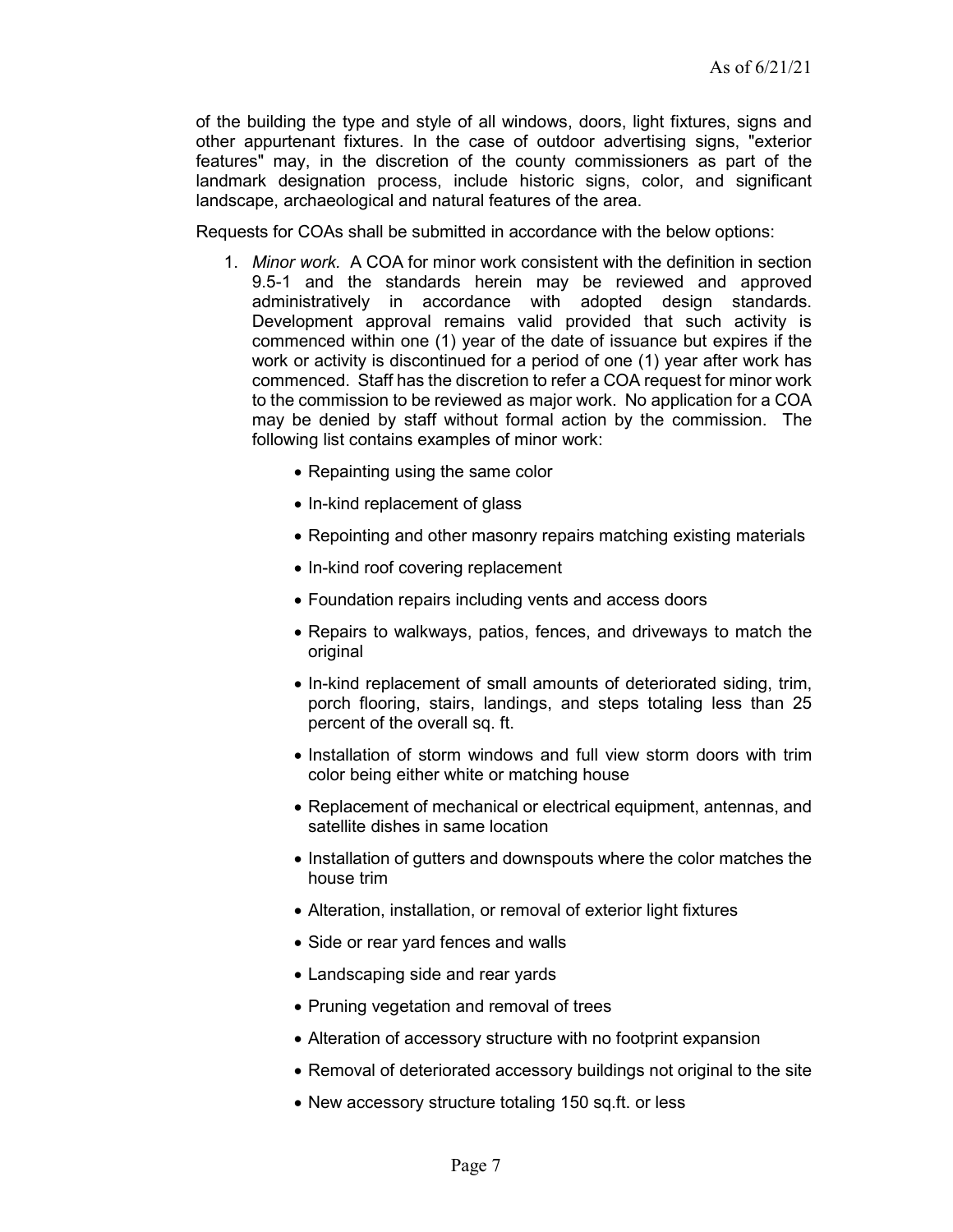- Temporary signs such as real estate, political, etc.
- 2. Major Work. A COA for major work must be considered by the commission subject to this ordinance and adopted design standards during a quasijudicial hearing consistent with the notice and hearing procedures noted in section 21-315 of the Zoning Ordinance for said hearing type. If approved, a COA shall expire two (2) years from the date of issuance if the work authorized by the approval has not substantially commenced unless a vesting period longer than two (2) years is granted by the Board of Commissioners in accordance with section 21-11 of the Zoning Ordinance. Unless provided otherwise by this chapter or applicable law, if after commencement the work or activity is discontinued for a period of one (1) year after commencement, the development approval shall expire.
- (b) Except as provided in subsection (d) below, the commission shall have no jurisdiction over interior arrangement. The commission shall take no action under this section except to prevent the construction, reconstruction, alteration, restoration, moving, or demolition of buildings, structures, appurtenant fixtures, outdoor advertising signs, or significant features that would be incongruous with the special character of the landmark. In making decisions on COAs, the commission shall apply the rules and standards adopted pursuant to subsection (c) of this section.
- (c) Prior to enforcing a landmark ordinance, the commission shall (a) prepare and adopt rules of procedure, and (b) prepare and adopt principles and standards consistent with this section to guide the commission in determining congruity with the special character of the landmark for new construction, alterations, additions, moving and demolition.
- (d) Notwithstanding subsection (a) of this section, jurisdiction of the commission over interior spaces shall be limited to specific interior features of architectural, artistic, or historical significance in publicly owned landmarks and of privately owned landmarks for which consent for interior review has been given by the owner. Interior designation shall bind future owners and / or successors in title, provided such consent has been filed in the office of the register of deeds indexed by the property owner name in the grantee and grantor indexes. The landmark designation shall specify the interior features to be reviewed and the specific nature of the commission's jurisdiction over the interior.
- (e) All applications for COAs shall be reviewed and acted upon within a reasonable time, not to exceed one hundred eighty (180) days from the date the application for a COA is filed, as defined by this article or the commission's rules of procedure. As part of its review procedure, the commission may view the premises and seek the advice of the division of archives and history or such other expert advice as it may deem necessary under the circumstances.
- (f) All of the provisions of this section are hereby made applicable to construction, alteration, moving and demolition by the state, its political subdivision, agencies and instrumentalities, provided, however, they shall not apply to interiors of buildings or structures owned by the state. The state and its agencies shall have the right to appeal the state historical commission or any successor agency assuming its responsibilities under G.S. 121-12(a) from any decision of the commission. The current edition of the Secretary of the Interior's Standards for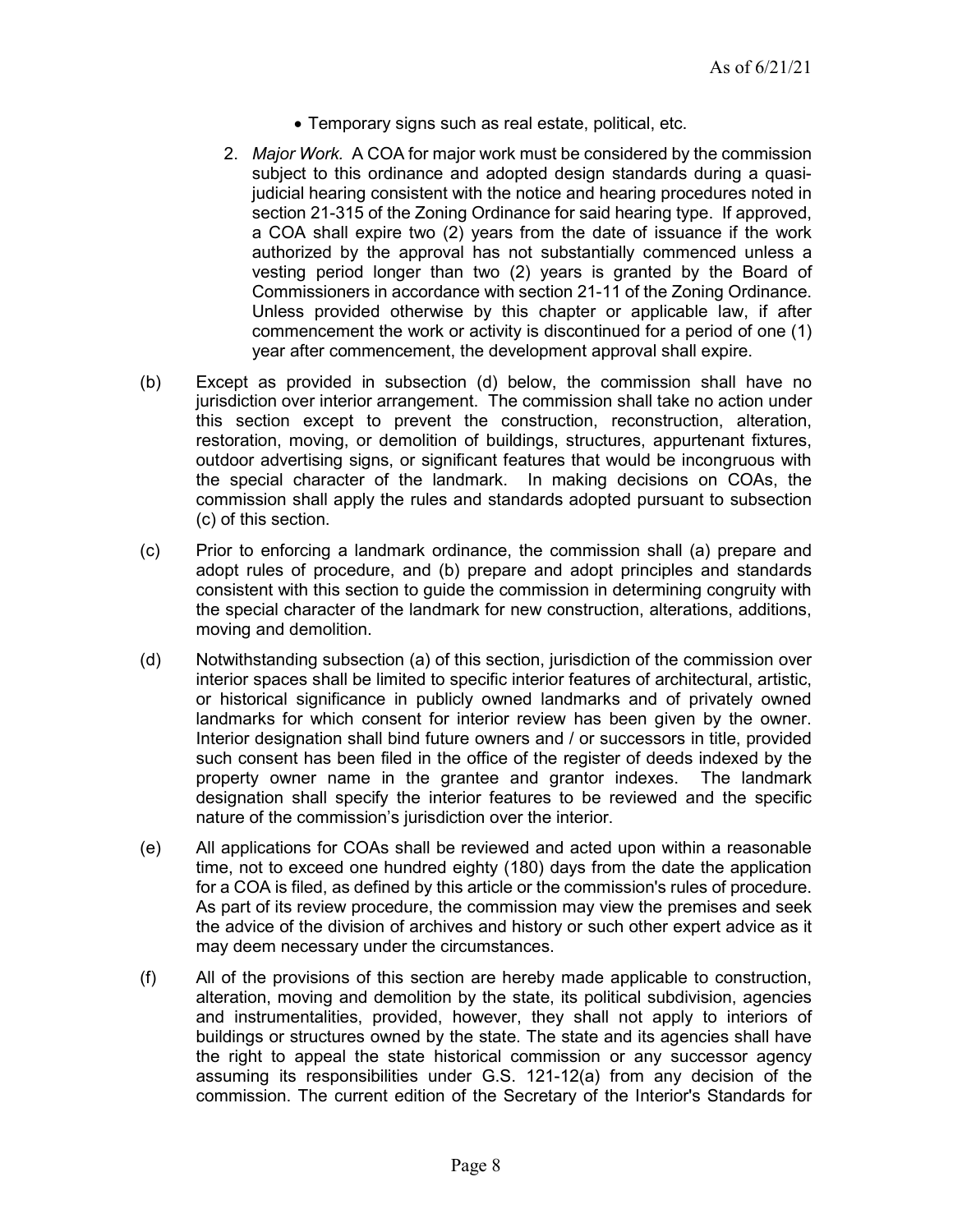Rehabilitation and Guidelines for Rehabilitating Historic Buildings shall be the sole principle guidelines used in reviewing applications of the state for COAs. The decision of the commission shall be final and binding upon both the state and the landmark commission.

(g) All decisions of the commission in granting or denying a COA may be appealed to the Rowan County Board of Adjustment in the nature of certiorari in accordance with G.S. 160D-1404 and section 21-331 of the Rowan County Zoning Ordinance. Appeals from the Board of Adjustment may be made pursuant to G.S. 160D-1402.

(Ord. of 3-18-02(1); Amend. of 7-16-07(1))

### Sec. 9.5-34. Filing of application.

All application procedures for a certificate of appropriateness contained within the commission's adopted rules and procedures shall be recognized.

(Ord. of 3-18-02(1))

### Sec. 9.5-35. Appropriations.

The county commissioners are authorized to make appropriations to the commission reestablished pursuant to this article in any amount that it may determine necessary for the expense of the operation of the commission, and may make available any additional amounts necessary for the acquisition, restoration, preservation, operation and management of historic landmarks, or of land on which such buildings or structures are located, or to which they may be removed. The county commissioners shall have the power to accept gifts or donations in the name of the county for historic preservation or designation purposes. Monies appropriated to the commission as of the effective date of this amendment may be used regardless of the funding source.

(Ord. of 3-18-02(1); Amend. of 7-16-07(1))

### Sec. 9.5-36. Certain changes not prohibited.

Nothing in this article shall be construed to prevent the ordinary maintenance or repair of any exterior architectural feature of a landmark that does not involve a change in design, material or appearance thereof, nor to prevent the construction, reconstruction, alteration, restoration, moving or demolition of any such feature that the building inspector or similar official shall certify is required by the public safety because of an unsafe or dangerous condition. Nothing in this article shall be construed to prevent any property owner from making any use of this property that is not prohibited by other law. Nothing in this article shall be construed to prevent (a) the maintenance, or (b) in the event of an emergency, the immediate restoration of any existing above-ground utility structure without approval by the landmark commission.

(Ord. of 3-18-02(1))

### Sec. 9.5-37. Delay in demolition of landmarks.

(a) An application for a certificate of appropriateness authorizing the demolition or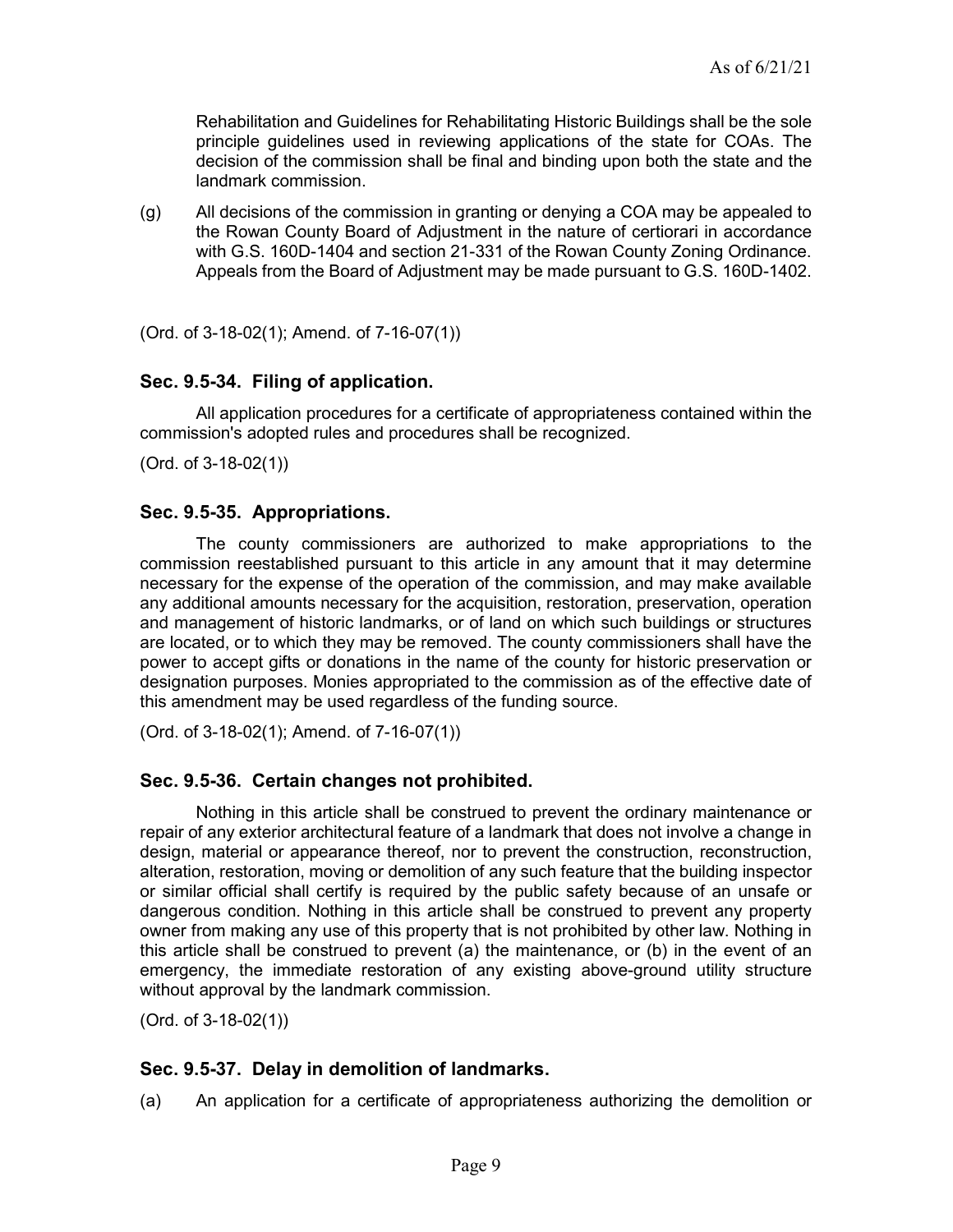destruction of a designated landmark, structure or site may not be denied except as provided for in subsection (c) of this section. However, the effective date of such a certificate may be delayed for a period of up to one hundred eighty (180) days from the date of approval. The maximum period of delay authorized by this section shall be reduced by the commission where it finds that the owner would suffer extreme hardship or be permanently deprived of all beneficial use of, or return from, such property by virtue of delay. During such period, the commission shall negotiate with the owner and with any other parties in an effort to find a means of preserving the building or site. If the commission finds that a landmark has no special significance or value toward maintaining the character of the surrounding neighborhood, it shall waive all or part of such period and authorize earlier demolition or removal.

If the commission has voted to recommend designation of a property as a landmark and final designation has not been made by the county commissioners, the demolition or destruction of any building, site or structure located on the property of the proposed landmark may be delayed by the commission for a period of up to ninety (90) days, or until the county commissioners take final action on the designation whichever occurs first.

- (b) The county commissioners may enact an ordinance to prevent the demolition by neglect of any designated landmark. Such ordinance shall provide appropriate safeguards to protect property owners from undue economic hardship.
- (c) An application for a certificate of appropriateness authorizing the demolition or destruction of a building, site, or structure determined by the state historic preservation officer as having statewide significance as defined in the criteria of the National Register of Historic Places may be denied, except where the commission finds that the owner would suffer extreme hardship, or be permanently deprived of all beneficial use or return by virtue of the denial.

(Ord. of 3-18-02(1); Amend. of 7-16-07(1))

### Sec. 9.5-38. Conflict with other laws.

Whenever any ordinance adopted pursuant to this article requires a longer waiting period or imposes other higher standards with respect to a designated historic landmark, other than are established under any other statute, charter, provision or regulation, this article shall govern. Whenever the provisions of any other statute, charter, provision, ordinance or regulation require a longer waiting period, or impose other higher standards than are established under this article, such other statute, charter, provision, ordinance, or regulation shall govern.

(Ord. of 3-18-02(1))

#### Sec. 9.5-39. Remedies.

In case any building, structure, site, area or object designated as a historic landmark, pursuant to this article, is about to be demolished, whether as the result of deliberate neglect or otherwise, materially altered, remodeled, removed or destroyed, except in compliance with the ordinance or other provisions of this article the county, the landmark's commission, or other aggrieved party by such action may institute any appropriate action or proceedings to prevent such unlawful demolition, destruction,